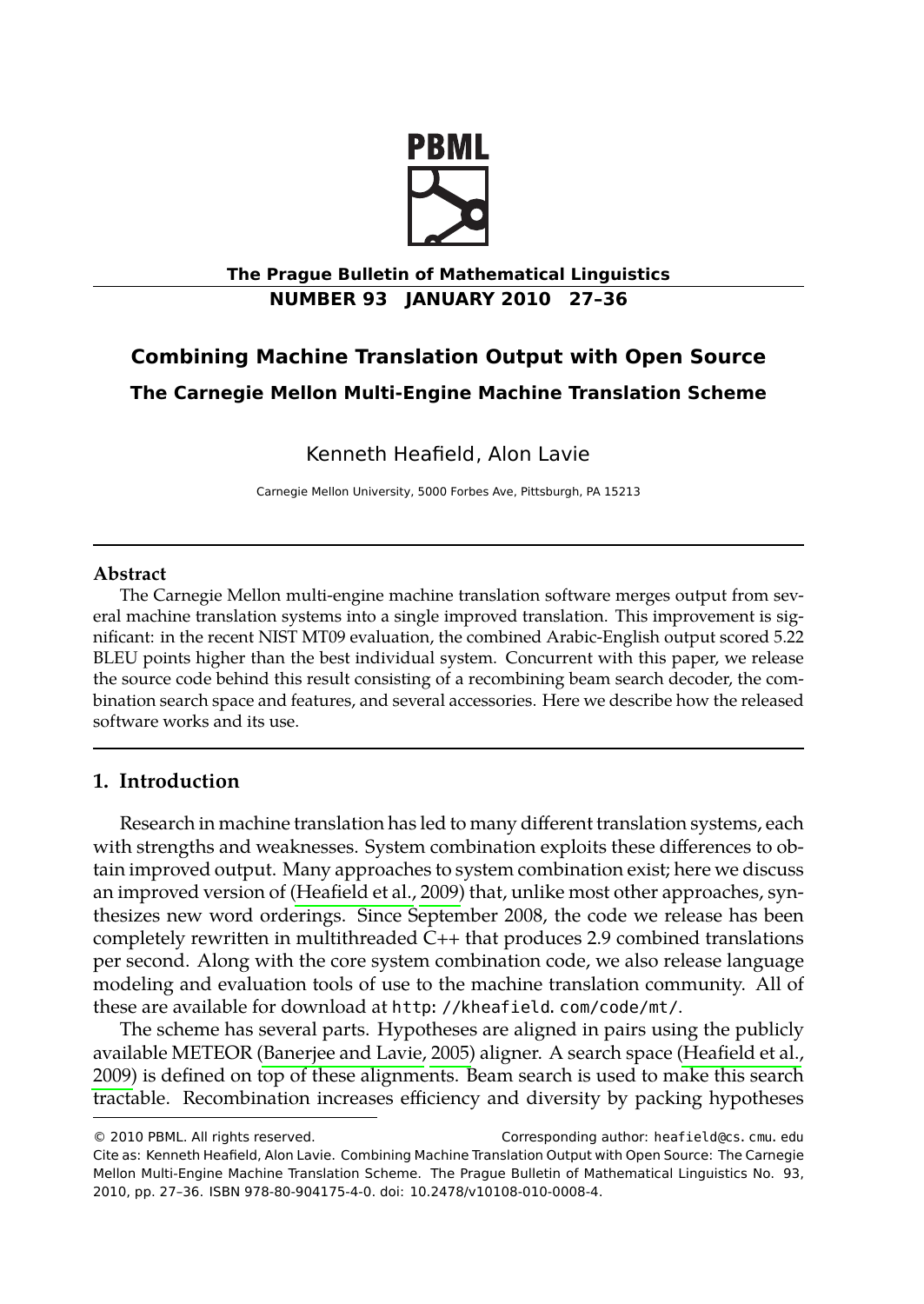PBML 93 JANUARY 2010

that extend in the same way. Hypotheses [are scored usi](#page-8-2)ng a linear model that combines a battery of featur[es detailed in Sec](#page-9-0)tion 3. Model [weigh](#page-8-2)ts are tuned using Z-MERT (Zaidan, 2009).

The remainder of this paper is organized as follows. Section 2 surveys other system combination technique[s. In Section](#page-8-3) 3 we describe the components of the system with reference to code while Section 4 sh[ows ho](#page-8-3)w to run the system. Section 5 summarizes results in recent eval[uations and Section](#page-9-1) 6 concludes.

# **2. Related Work**

Confusion networks (Rosti et al., 2008; Karakos et al., 2008) are a popular form of system combination. This approach combines k-best output from multiple systems. A single k-best list entry is selected as the backbone, which determines word order. The backbone may be selected greedily using some agreement metric or jointly with the full decoding problem (Leusch et al., 2009). Once the backbone is selected, every other k-best entry is aligned to the back[bone u](#page-8-4)sing exact matches and position information. Translation E[dit Rate \(Snover et al](#page-8-4)., 2006) is commonly used for this purpose, [with the](#page-8-5) [substitution](#page-8-5) operation corresponding to alignment. This alignment is still incomplete; unaligned words are aligned to the empty word, corresponding to the deletion (if in the backbone) or insertion (if in a different sentence) operations of TER. Within each alignment, entries vote on word substitution, including with the empty word. Selection of the backbone and word substitution are the only options considered by confusion networks.

The next type of system co[mbination jointly reso](#page-9-2)lves word order and lexical choice. In our approach, we permit the backbone to switch as often as each word. Closely related work (He and Toutanova, 2009) uses a reordering model like Moses (Koehn et al., 2007) to determine word order. While they resolve ambiguous position-based alignments jointly with decoding, we use METEOR to greedily resolve ambiguities resulting from knowledge-based alignments. Since these approaches allow many new word orders, both employ features to control word order by counting n-gram agreement between the system outputs and candidate combination. We use jointly tunable n-gram and system weights for these features; other work uses tunable system weights for at most unigrams (Zhao and He, 2009).

#### **3. Components**

## **3.1. Alignment**

Rather than align to a single backbone, we treat single best outputs from each system symmetrically. All pairs are aligned using METEOR. It identifies, in decreasing order of priority:

1. Case-insensitive exact matches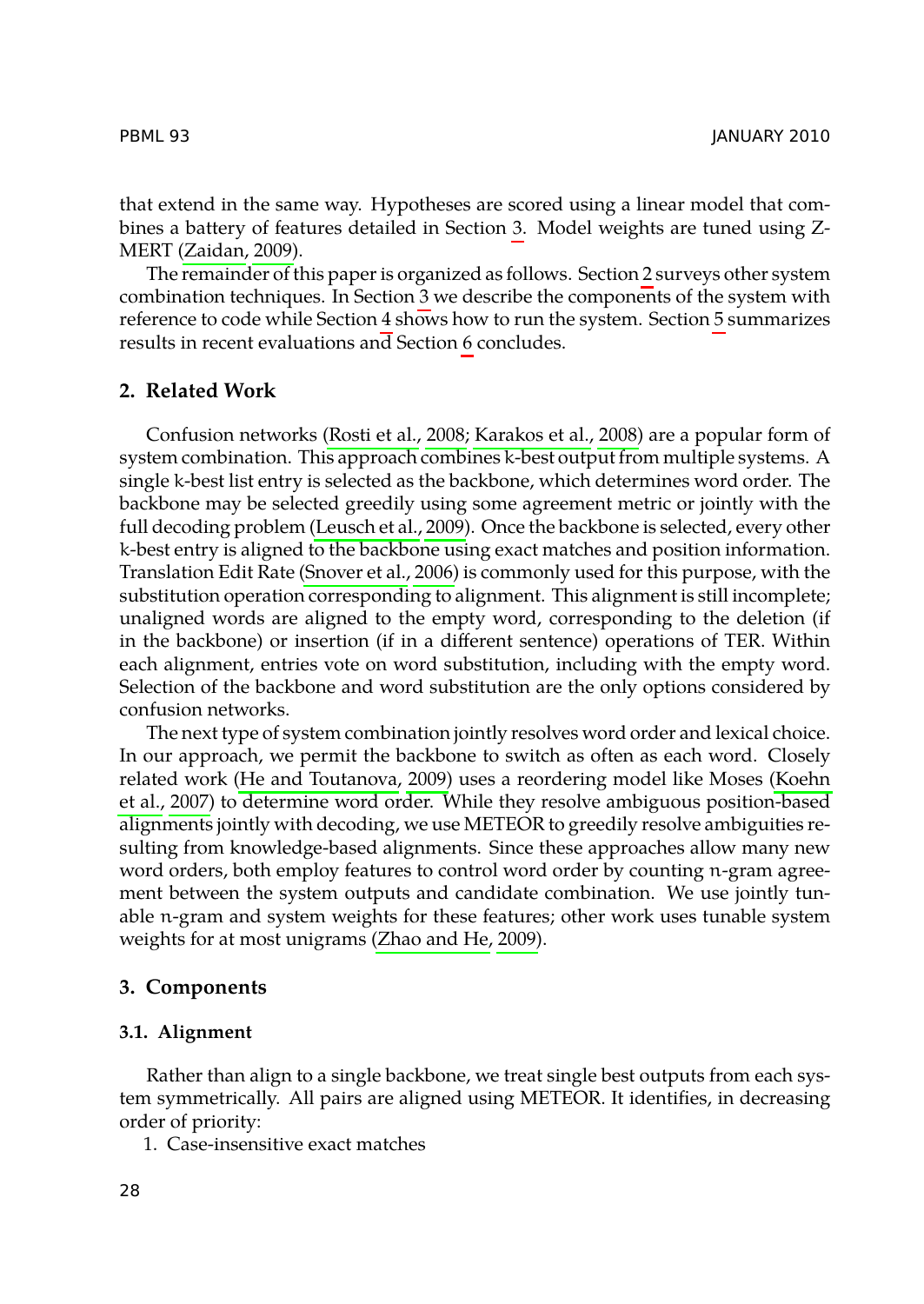- 2. Snowball (Porter, 2001) stem matches
- 3. Shared WordNet (Fellbaum, 1998) synonyms
- 4. Unigram paraphrases from the TERp (Snover et al., 2008) database

<span id="page-2-0"></span>By contrast, confusion networks typically stop with exact matches and use positionbased techniques to generate additional alignments. We eschew position-based methods since they can align content words with function words, leading to dropped content not noticed by BLEU (Karakos, 2009). In fact, we replaced the position-based artificial alignments of (Heafield et al., 2009) with the paraphrase database, finding similar performance. The MEMT/Alignment directory contains a Java class that calls the publicly available METEOR code to perform pairwise alignments. Since METEOR includes the WordNet database and a tool to extract the paraphrases, neither WordNet nor TERp is required.

#### **3.2. Search Space**

The search space is defined on [top of the aligned se](#page-8-0)ntences. A hypothesis starts with the first word of some sentence. It can continue to follow that sentence, or can switch to following a different sentence after any word. What results is a hypothesis that weaves together parts of several system outputs. In doing so, we must ensure that pieces cover the sentence without duplication and are fluent across switches. Duplication is prevented by ensuring that a hypothesis contains at most one word from each group of aligned words. A hypothesis may only switch to the first unused word from another output, thereby ensuring that the hypothesis covers the entire sentence. However, this can sometimes be [too conservative,](#page-8-5) so a heuristic permits skipping over words in some cases (Heafield et al., 2009). That paper introduced two choices of heuristic and a radius parameter; here we us[e the length heuristic w](#page-9-3)ith radius 5. Code for the search space appears in the MEMT/Strategy [directory.](#page-9-4) We use features to reward fluency.

### **3.3. Features**

Since the search space so easily switches between sentences, maintaining fluency is crucial. A number of features are used for scoring partial and complete hypotheses: **Length** The hypothesis length, as in Moses (Koehn et al., 2007). This compensates for

the linear impact of length on other features.

- **Language Model** Log probability from a Suffix Array (Zhang and Vogel, 2006) or an ARPA format language model. These appear in the lm directory with a simple common interface. We avoid direct dependence on the SRI (Stolcke, 2002) toolkit by providing our own equivalent implementation of inference.
- **Backoff** Average n-gram length found in the language model. This provides limited tunable control over backoff behavior.
- **Match** For each small n and each system, the number of n-gram matches between the hypothesis and system.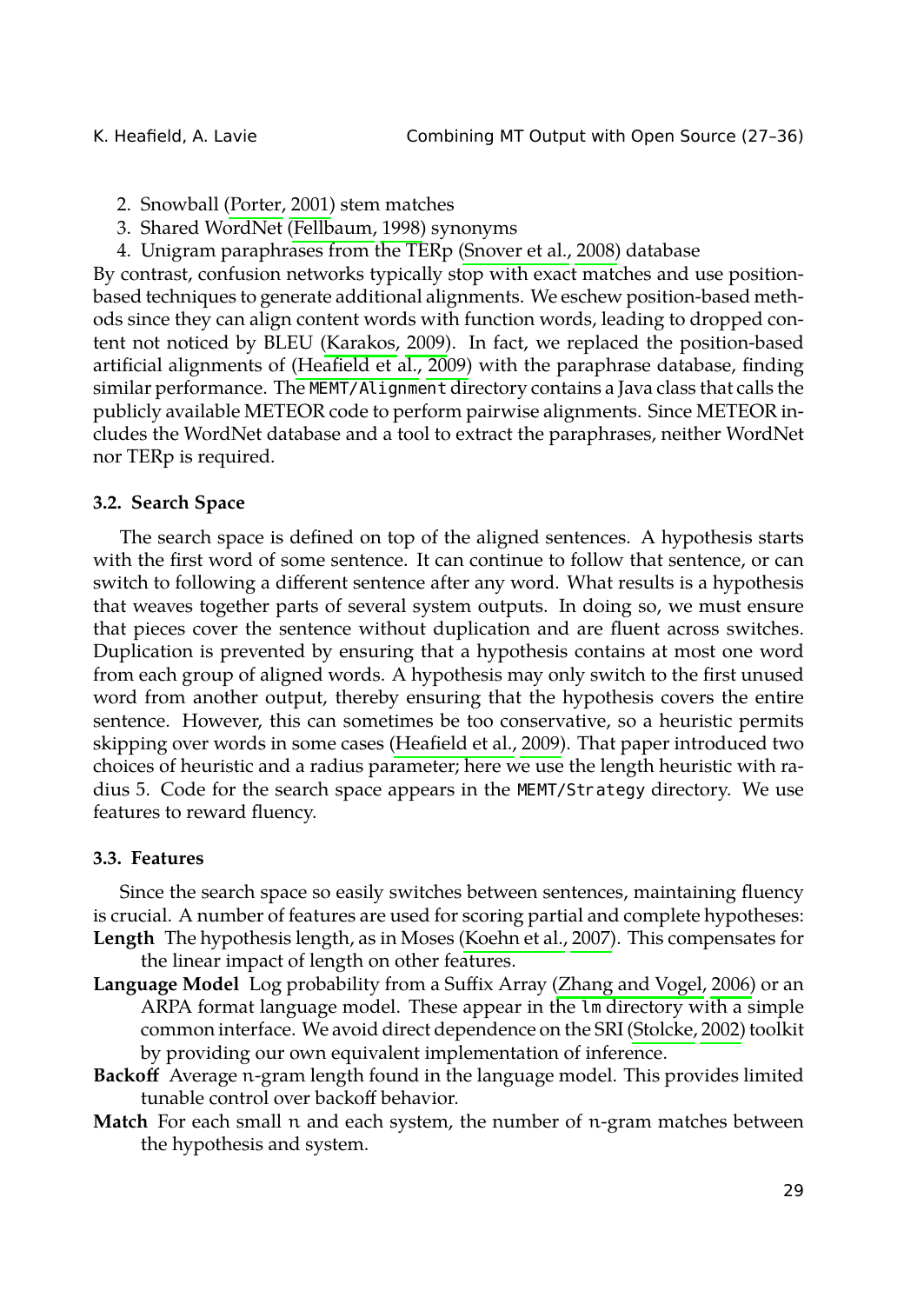PBML 93 JANUARY 2010

Each feature class has a directory under MEMT/Feature. Features have a common interface designed to make adding additional features easy. All features are combined in a *linear* model, which is equivalent to a log-linear model with each feature exponentiated. Model weights, especially for the match features, are heavily dependent on the underlying systems. We therefore provide scripts in MEMT/scripts/zmert to tune weights using Z-MERT (Zaidan, 2009). With 20 or more features, the optimization part of each iteration typically takes longer than does decoding.

#### **3.4. Beam Search**

Since the search space is exponential in the sentence length, we use beam search with recombination. The beam contains a configurable number of hypotheses of equal length; we typically keep 500 hypotheses. In order to increase beam diversity and speed decoding, we recombine hypotheses that will extend in the same way and score proportionally. Hypotheses to recombine are detected by hashing the search space state, feature state, and hypothesis history up to a length requested by the features. Recombined hypotheses are packed into a single hypothesis that maintains pointers to the packed hypotheses. At the end of the sentence, these packed hypotheses comprise a lattice where each node is labeled with the maximum-score path back to the beginning of the sentence. This enables efficient k-best extraction. The beam search decoder is factored into MEMT/Decoder. It only knows about the search space and features via template arguments and, therefore, may be independently useful for other left-to-right beam search problems.

#### **4. Running Combination**

#### **4.1. Re[quirements](#page-9-4)**

<span id="page-3-0"></span>We assume a UNIX environment with a C++ compiler, [Java, and Python. Scripts](#page-8-7) are provided in install/ to install Boost, Boost Jam, ICU, and Ruby without requiring root access. Compiling consists of running bjam release in the MEMT directory. See the README file for more information.

A separate tuning set is required to learn parameter weights. This should be held out from system training or tuning data. We recommend reserving at least 400 segments for this purpose. A language model is also required; many use the SRILM toolkit (Stolcke, 2002) to produce ARPA files for this purpose. It should be tokenized the same way as the system outputs. A tokenizer is not provided; one can be downloaded from http://www.statmt.org/wmt09/scripts.tgz (Callison-Burch et al., 2009).

#### **4.2. Alignment**

The MEMT/Alignment/MatcherMEMT. java class uses the METEOR API to infer alignments. It should be compiled by running MEMT/Alignment/compile.sh. This script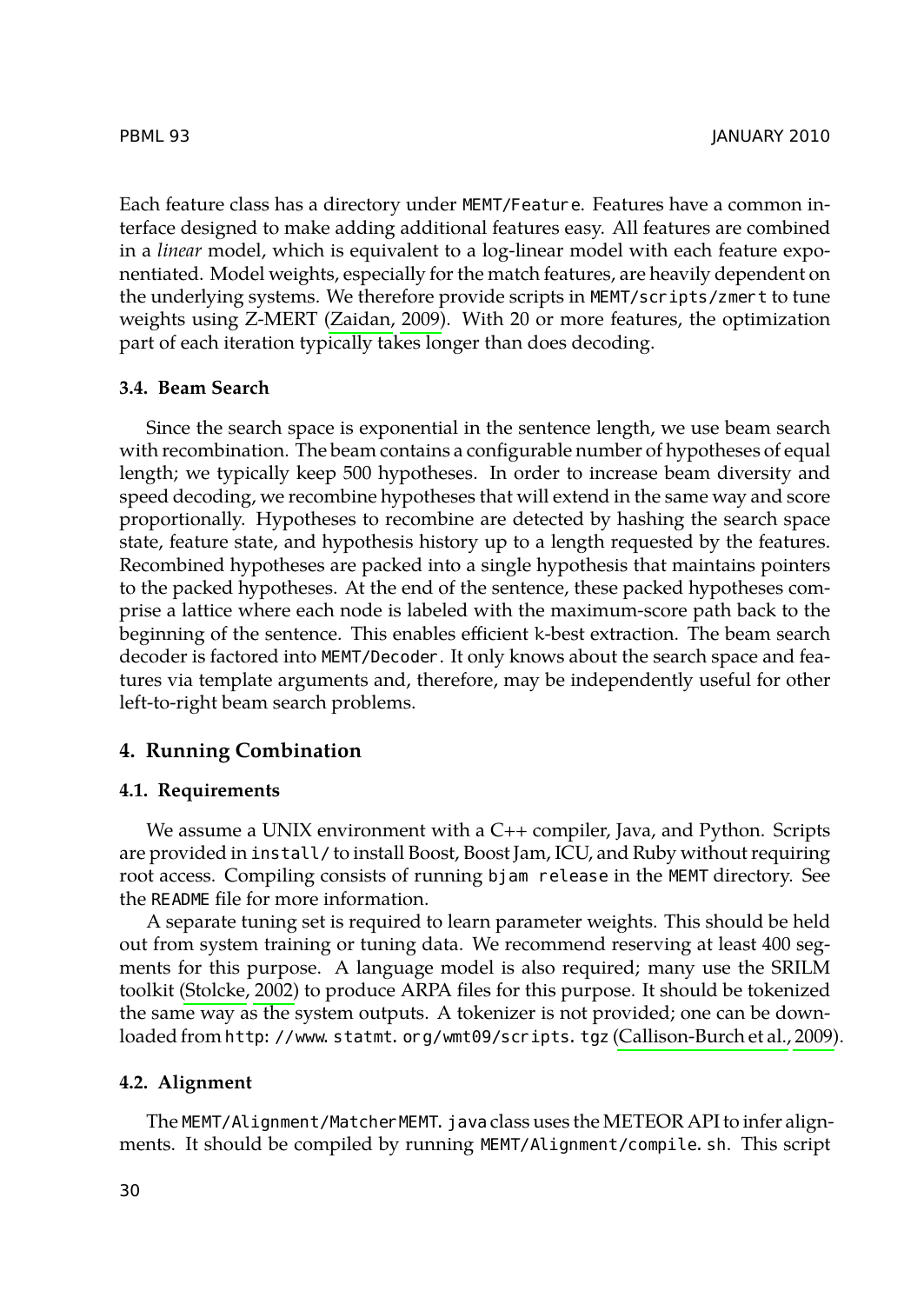will also download and install METEOR if necessary. Tokenized system outputs should be placed in text files with one segment per line. Running alignment is straightforward:

\$ MEMT/Alignment/match.sh system1.txt system2.txt system3.txt >matched

#### **4.3. Optional Language Model Filtering**

Optionally, an ARPA language model can be filtered to the sentences being combined. The filter checks that an n-gram's vocabulary is a subset of some segment's vocabulary. This is much more strict than testing against the entire set's vocabulary, where words in an n-gram could be spread across several segments. The reduction in size can be dramatic: filtering a 19 GB ARPA file for the NIST MT09 Informal System Combination task produced a 1.4 GB ARPA file. Since the server will load this model into RAM, filtering greatly decreases hardware requirements. The command to filter to any number of matched files, including those with different sets of systems, is: \$ cat matched1 matched2 matched3 |MEMT/dist/FilterLM in.arpa out.arpa The filter is fast: it keeps only the vocabularies in memory and takes about 12 minutes to filter a 19 GB model. This language model filter is also available as a separate package that reads one segment vocabulary per line. While phrase table expansion reduces effectiveness for statistical machine translation systems, we were still able to reduce model size by 36% by filtering to 1797 segments. It can also produce segmentlevel language model files if desired.

#### **4.4. Decoding Server**

<span id="page-4-0"></span>The actual decoding algorithm runs inside a server process that accepts TCP connections. This avoids reloading the language model, which typically takes longer than performing thousands of combinations. The server is launched by specifying the language model and port:

\$ M[EM](#page-6-0)T/scripts/server.sh --lm.type ngram --lm.file lm.arpa --port 2000 When loading the language model has finished, it will print "Accepting Connections." Except for the language model and some threading options, configuration is sent by clients. [Multi](#page-2-0)ple connections with different configurations work properly. The protocol is highly compressible plain text, especially for k-best lists, so we advise using compressed SSH tunneling if the connection between client and server is slow.

#### **4.5. Configuration**

Most of the configuration options are set by clients of the decoding server. Figure 1 shows a configuration file without feature weights, which are added by tuning. Important hyperparameters to tweak are:

**horizon** The suboption radius controls how long words linger as described in Section 3.2. The method of distance measurement can be length or nearby alignment,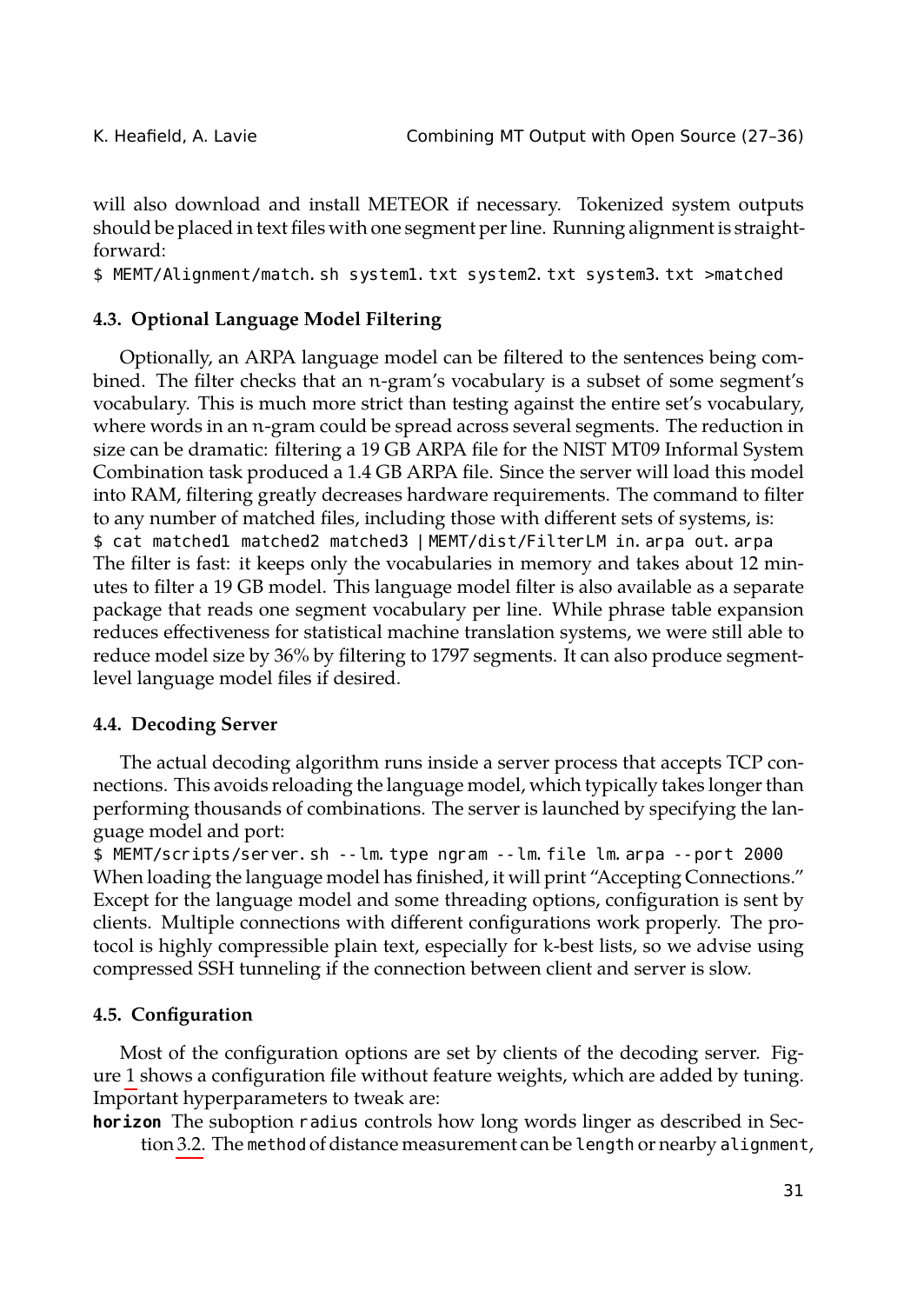PBML 93 JANUARY 2010

as described in (Heafield et al., 2009). Generally, a larger window works best in the presence of significant reordering. We recommend starting with length and a radius of 5.

**verbatim** Match features are called verbatim in the code. Two instances are provided; work on more flexible feature instantiation is planned. The idea behind two instances is that one does lexical voting using exact matches while the other uses all alignments to handle support and word order issues. The mask option controls which alignment types will count, including the implicit self alignment of words and boundary markers. The maximum match length to consider is also a key parameter. The individual option determines the maximum match length reported individually for each system. This may lead to too many features, so longer n-gram match counts can be presented on a collective basis by summing counts across systems.

**ouptut. nbest** Size of n-best output requested.

**Length normalize** This determines if feature values are divided by length, excepting of course the length feature itself. When disabled, the length feature otherwise acts to subtract the impact of length from other features. Empirically, we find turning off length norm[aliza](#page-4-0)tion makes the output score slightly higher and output 1-2% l[onge](#page-3-0)r.

Authoritative documentation of all options is printed when the server is run without an argument:

\$ MEMT/scripts/server.sh

## **4.6. Tuning**

Tuning requires a directory with three files: decoder\_config\_base containing the configuration file from Section 4.5, dev. matched containing the aligned tuning sentences from Section 4.2, and dev. reference containing the references (one per line). Multiple references for the same segment appear on consecutive lines. Assuming these files are in work\_dir and the decoding server is running on port 2000, the command line is:

\$ MEMT/scripts/zmert/run.rb 2000 work\_dir

If the server is running on another machine, it may be specified as host: port. This will run Z-MERT to tune the system and produce the file work\_dir/decoder\_config with tuned weights. It also decodes the tuning set with this configuration, placing output in work\_dir/output.1best. Finally, it scores this tuning output against the provided reference, placing results in work\_dir/output. 1best. scores.

#### **4.7. Decoding and Evaluation**

Test data is decoded using the tuned configuration file and test matched file: \$ MEMT/scripts/simple\_decode.rb 2000 decoder\_config matched output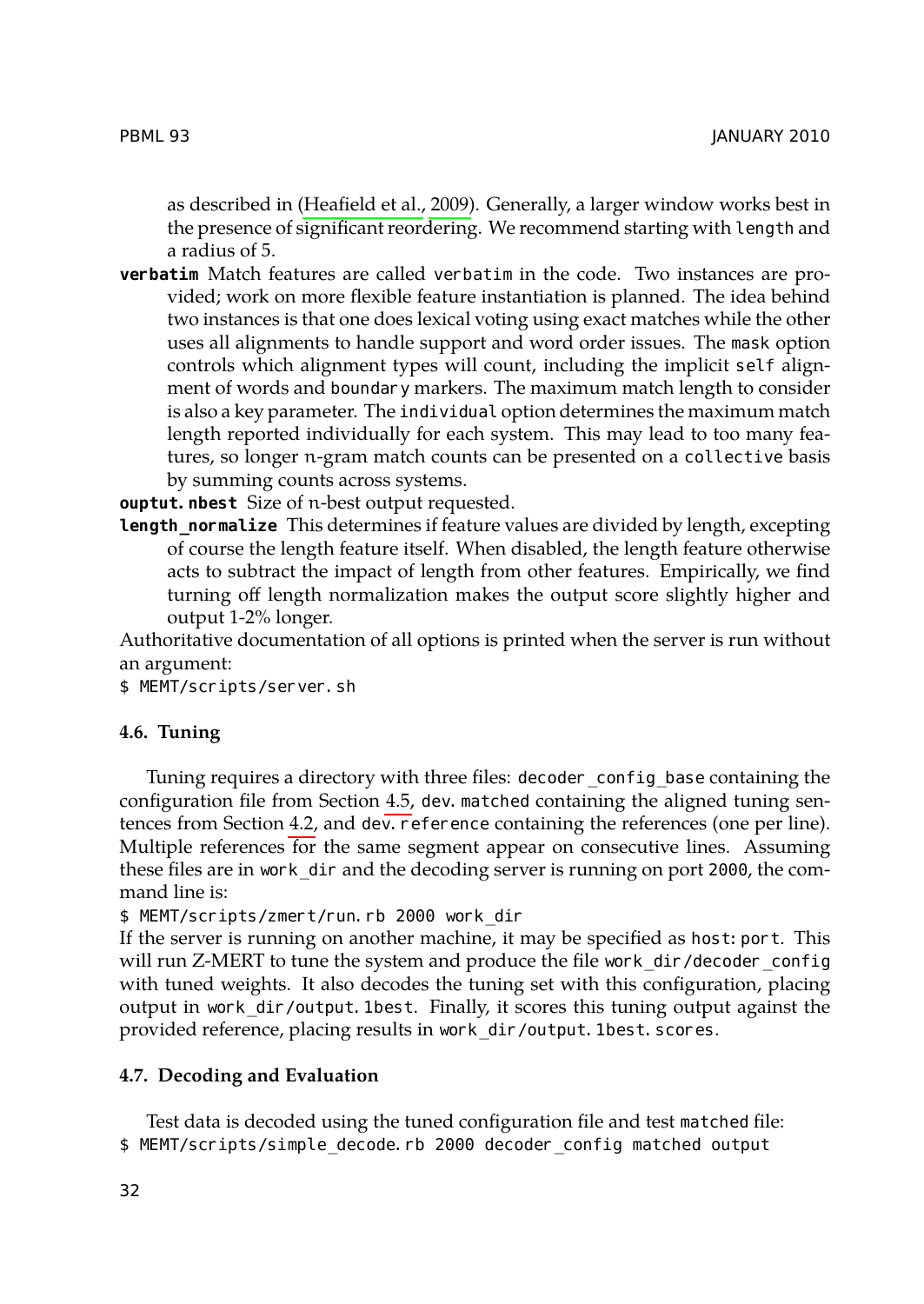```
output. nbest = 300beam size = 500length normalize = false#Remove words more than 5 behind as measured by length.
horizon. method = length
horizon. radius = 5#Count exact matches up to length 2 for each system.
score. verbatim0. mask = "self exact boundary"
score. verbatim\theta. individual = 2
score. verbatim0. collective = 2
#Count non-paraphrase matches up to length 2 for each system.
#For length 3 and 4, sum the match counts across systems.
ndary snowball_stem wn_synonymy"
score. verbatim1. individual = 2score. verbatim1. ive = 4
```
<span id="page-6-0"></span>*Figure 1. Sample configuration file before tuning weights.*

which creates output. 1best with one segment per line and output. nbest in Moses (Koehn et al., 2007) format.

We provide a script that scores translations with BLEU (Papineni et al., 2002) from mteval-13a.pl (Peterson et al., 2009), NIST (Doddington, 2003), TER 0.7.25 (Snover et al., 2006), METEOR 1.0 (Banerjee and Lavie, 2005), unigram precision and recall, and length ratio. The following [command generates](#page-8-9) the file output. 1best. scores containing these respective scores:

\$ Utilities/scoring/score.rb --hyp-tok output.1best --refs-laced ref Running with --print-h[ea](#page-7-0)der will show column headers. Running without arguments provides the full list of options. This sc[ript is also available f](#page-8-9)or download as a separate package.

# **5. Results**

The 2009 Workshop on Machine Translation (WMT) (Callison-Burch et al., 2009) and NIST Open MT evaluations (Peterson et al., 2009) both added tracks specifically to evaluate system combination. We participated in both and now present updated unofficial results in Table 1. Gains on NIST data are surprisingly large–but not unexpected given the results from the evaluation (Peterson et al., 2009). Gains on WMT data depend mostly on the gap between Google and other systems; with a large gap, the effectiveness of system combination is minimal.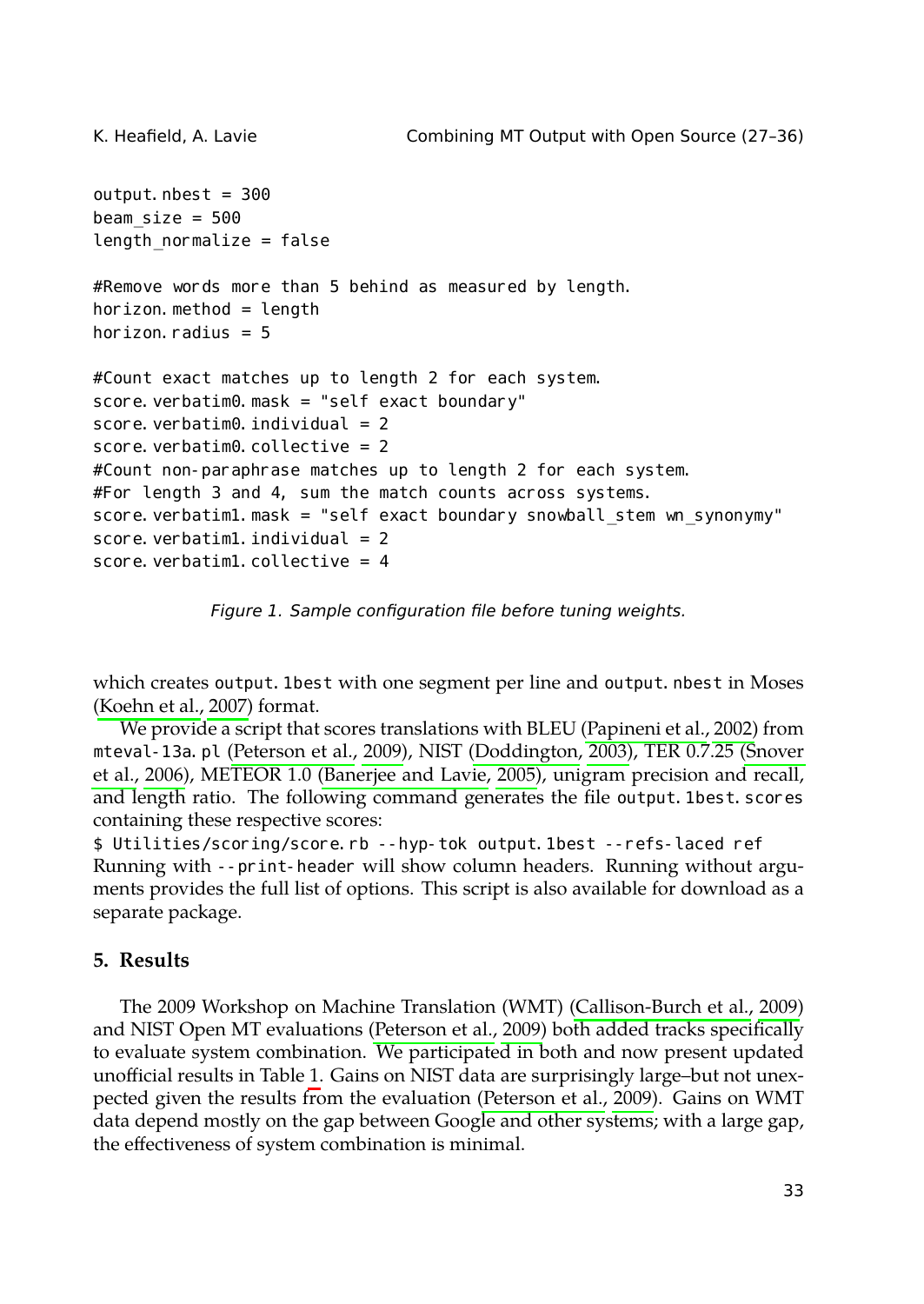| Source               | <b>System</b> | <b>BLEU</b> | <b>TER</b> | <b>METEOR</b> |
|----------------------|---------------|-------------|------------|---------------|
| <b>NIST Arabic</b>   | combo         | 58.55       | 36.86      | 70.76         |
|                      | top single    | 51.88       | 40.54      | 67.74         |
| NIST Urdu            | combo         | 34.72       | 55.46      | 53.37         |
|                      | top single    | 32.88       | 56.20      | 52.24         |
| <b>WMT Czech</b>     | combo         | 21.98       | 60.48      | 46.63         |
|                      | top single    | 21.18       | 59.57      | 46.91         |
| <b>WMT</b> French    | combo         | 31.56       | 52.48      | 54.30         |
|                      | top single    | 31.14       | 51.36      | 54.91         |
| <b>WMT German</b>    | combo         | 23.88       | 58.29      | 48.69         |
|                      | top single    | 21.31       | 60.78      | 56.82         |
| <b>WMT Hungarian</b> | combo         | 13.84       | 71.89      | 36.70         |
|                      | top single    | 12.75       | 68.35      | 35.43         |
| <b>WMT Spanish</b>   | combo         | 28.79       | 53.63      | 53.51         |
|                      | top single    | 28.69       | 53.38      | 54.20         |

<span id="page-7-0"></span>*Table 1. Unofficial post-evaluation scores on test data from past system combination tasks with the top system by BLEU shown in italics for comparison. The NIST MT09 Arabic-English scores are on unsequestered segments only. For 2009 Workshop on Machine Translation results, the language model is constrained; there was no constrained track for MT09 informal system combination. BLEU is uncased (and therefore not the official NIST MT09 metric), TER is version 0.7.25, and METEOR is version 1.0 with hter parameters.*

# **6. Conclusion**

We have released the source code to our system combination scheme. It shows significant improvement on some translation tasks, particularly those with systems close in performance. The software is ready to be downloaded, installed, and run. We hope to receive patches from users. In addition to the core system combination code, the language model filter and evaluation script are available as separate packages of general use to the community.

#### **Acknowledgments**

Funding for this work was provided by the DARPA GALE program and a National Science Foundation Graduate Research Fellowship. NIST serves to coordinate the NIST Open MT evaluations in order to support machine translation research and to help advance the state-of-the-art in machine translation technologies. NIST Open MT evaluations are not viewed as a competition, as such results reported by NIST are not to be construed, or represented, as endorsements of any participant's system, or as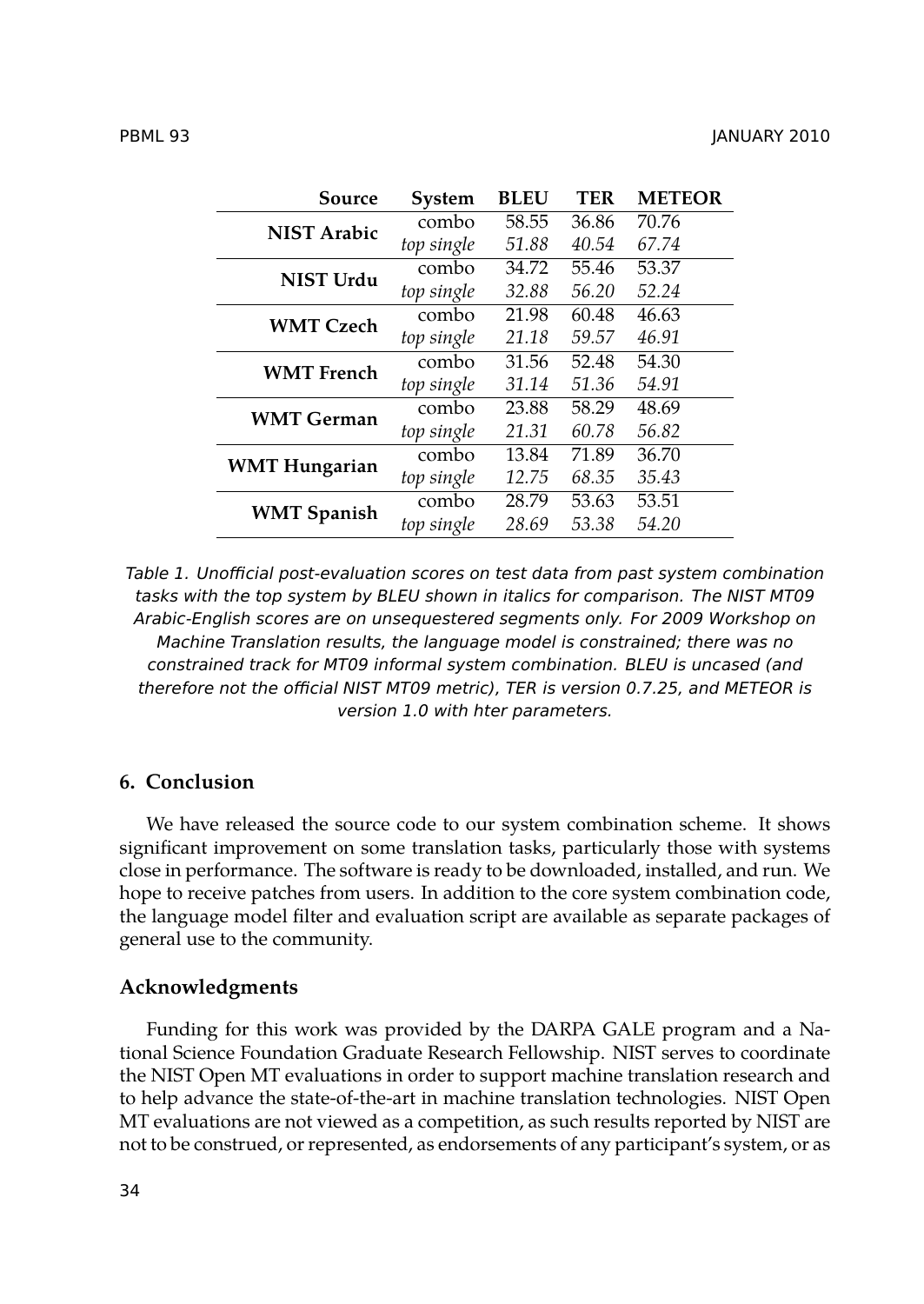<span id="page-8-1"></span>

<span id="page-8-7"></span>official findings on the part of NIST or the U.S. Government. Informal System Combination was an informal, diagnostic MT09 task, offered after the official evaluation period.

## <span id="page-8-10"></span>**Bibliography**

- Banerjee, Satanjeev and Alon Lavie. METEOR: An automatic metric for MT evaluation with improved correlation with human judgments. In *Proceedings ACL Workshop on Intrinsic and Extrinsic Evaluation Measures for Machine Translation and/or Summarization*, pages 65–72, 2005.
- <span id="page-8-4"></span><span id="page-8-0"></span>Callison-Burch, Chris, Philipp Koehn, Christof Monz, and Josh Schroeder. Findings of the 2009 Workshop on Statistical Machine Translation. In *Proceedings of the Fourth Workshop on Statistical Machine Translation*, pages 1–28, Athens, Greece, March 2009. Association for Computational Linguistics. URL http://www.aclweb.org/anthology/W/W09/W09-0401.
- <span id="page-8-6"></span>Doddin[gton, George. Automatic Evaluation of Machine Tran](http://www.aclweb.org/anthology/W/W09/W09-0408)slation Quality Using N-gram Co-Occurrence Statistics. In *Proceedings of Human Language Technology Conference*, 2003.
- <span id="page-8-2"></span>Fellbaum, Christiane. *WordNet: An Electronic Lexical Database*. MIT Press, 1998. ISBN 978-0- 262-06197-1.
- He, Xiaodong and Kristina Toutanova. Joint optimization for machine translation system combination. In *EMNLP*, August 2009.
- <span id="page-8-5"></span>Heafield, Kenneth, Greg Hanneman, and Alon Lavie. Machine translation system combination with flexible word ordering. In *Proceedings of the Fourth Workshop on Statistical Machine Translation*, pages 56–60, Athens, Greece, March 2009. Association for Computational Linguistics. URL http://www.aclweb.org/anthology/W/W09/W09-0408.
- <span id="page-8-3"></span>Karakos, Damianos. The JHU system combination scheme. In *NIST Open Machine Translation Evaluation Workshop*, Ottawa, Canada, September 2009.
- <span id="page-8-8"></span>Karakos, Damianos, Jason Eisner, Sanjeev Khudanpur, and Markus Dreyer. Machine translation system combination using ITG-based alignments. In *Proceedings ACL-08: HLT, Short Papers (Companion Volume)*, pages 81–84, 2008.
- <span id="page-8-9"></span>Koehn, Philipp, Hieu Hoang, Alexandra Birch, Chris Callison-Burch, Marcello Federico, Nicola Bertoldi, Brooke Cowan, Wade Shen, Christine Moran, Richard Zens, Chris Dyer, Ondrej Bojar, Alexandra Constantin, and Evan Herbst. Moses: Open source toolkit for statistical machine translation. In *Annual Meeting of the Association for Computational Linguistics (ACL)*, Prague, Czech Republic, June 2007.
- Leusch, Gregor, Saša Hasan, Saab Mansour, Matthias Huck, and Hermann Ney. RWTH's system combination for the NIST 2009 MT ISC evaluation. In *NIST Open Machine Translation Evaluation Workshop*, Ottawa, Canada, September 2009.
- Papineni, Kishore, Salim Roukos, Todd Ward, and Wei-Jing Zhu. BLEU: a method for automatic evaluation of machine translation. In *Proceedings of 40th Annual Meeting of the Association for Computational Linguistics (ACL)*, pages 311–318, Philadelphia, PA, July 2002.
- Peterson, Kay, Mark Przybocki, and Sébastien Bronsart. NIST 2009 open machine translation evaluation (MT09) official release of results, 2009. http://www.itl.nist.gov/iad/mig/tests/mt/2009/.